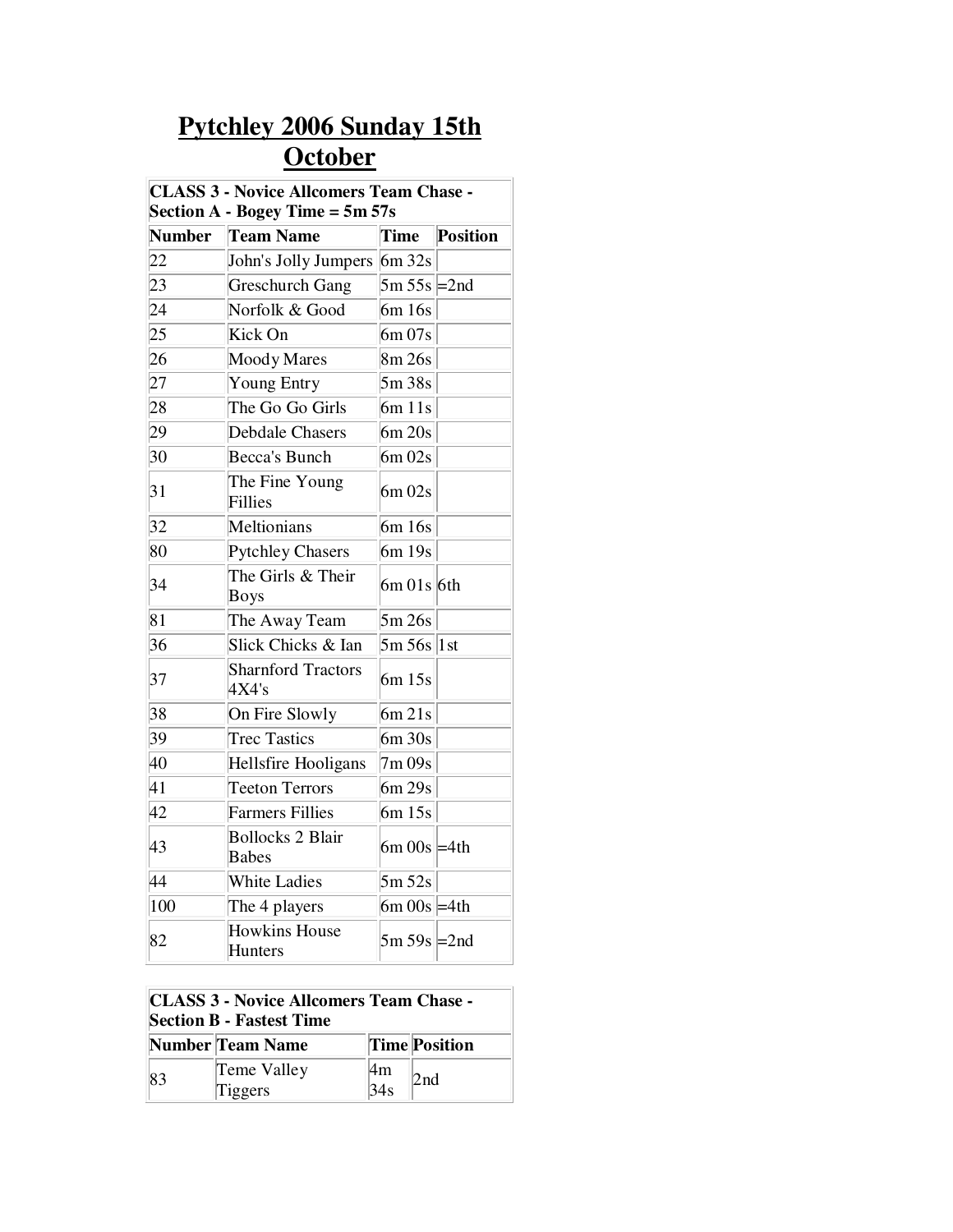| 85 | Why Worry There's<br>Hope        | 5m<br>01s |                 |
|----|----------------------------------|-----------|-----------------|
| 86 | <b>Cradle Snatchers</b>          | 4m<br>37s | 3rd             |
| 87 | The Pussy Cat Dolls              | 5m<br>20s |                 |
| 88 | Drag 'N' Fly                     | 4m<br>40s | 4th             |
| 90 | Derby Day Trippers               | 4m<br>45s | 5th             |
| 91 | <b>Greschurch Girls</b>          | 5m<br>38s |                 |
| 92 | Late Addition                    | 5m<br>26s |                 |
| 46 | Wheredidhoundsgo?                | 5m<br>25s |                 |
| 47 | Halesworth<br>Hedgehoppers       | 5m<br>24s |                 |
| 93 | <b>Mixed Pack</b>                | 4m<br>32s | 1 <sub>st</sub> |
| 49 | <b>Starbucks</b>                 | 5m<br>40s |                 |
| 51 | Hopwas Hooligans                 | 5m<br>12s |                 |
| 52 | <b>Runnakop Runners</b>          | 5m<br>46s |                 |
| 53 | On Fire                          | 5m<br>10s |                 |
| 54 | Old Sage & Young<br>Thymers      | 5m<br>30s |                 |
| 55 | Dirk's Digglers                  | 5m<br>17s |                 |
| 95 | <b>Brambusters</b>               | 5m<br>21s |                 |
| 57 | Alpha-1st                        | 4m<br>48s | 6th             |
| 58 | The Jockey Club                  | 5m<br>00s |                 |
| 96 | The Patey Hats<br>Legover Ladies | 5m<br>12s |                 |
| 60 | Ludgeshall Lonnies               | 5m<br>00s |                 |
| 61 | High Peak Harriers               | 4m<br>56s |                 |
| 62 | <b>Wacky Racers</b>              | 5m        |                 |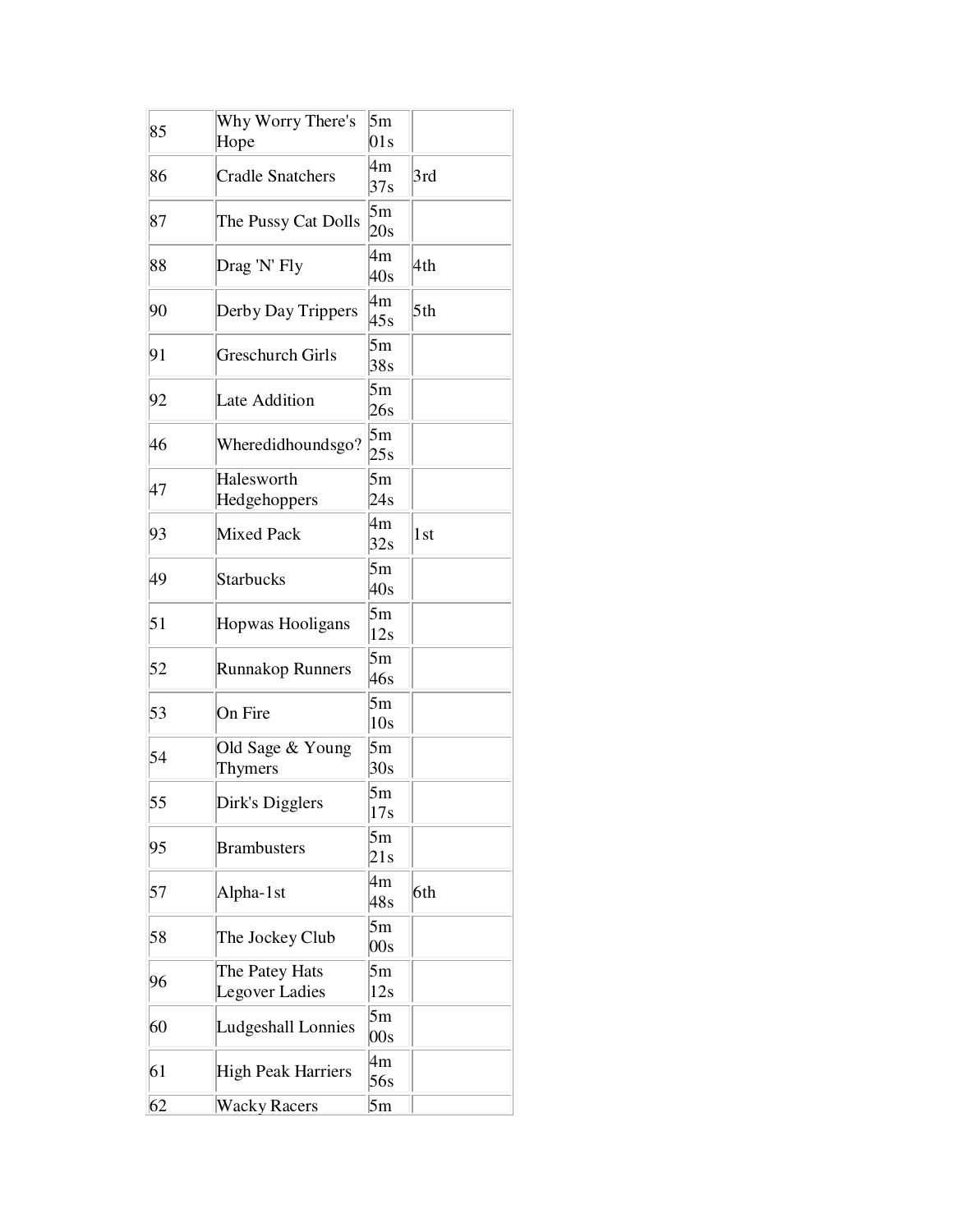| 5m<br>Royal Ag Nags<br>63<br>32s<br>5m<br>Boring & Tired<br> 99<br>46s<br>All Arse & No Class $\begin{bmatrix} 5m \\ 48s \end{bmatrix}$ |    | 32s |  |
|-----------------------------------------------------------------------------------------------------------------------------------------|----|-----|--|
|                                                                                                                                         |    |     |  |
|                                                                                                                                         |    |     |  |
|                                                                                                                                         |    |     |  |
|                                                                                                                                         |    |     |  |
|                                                                                                                                         | 34 |     |  |